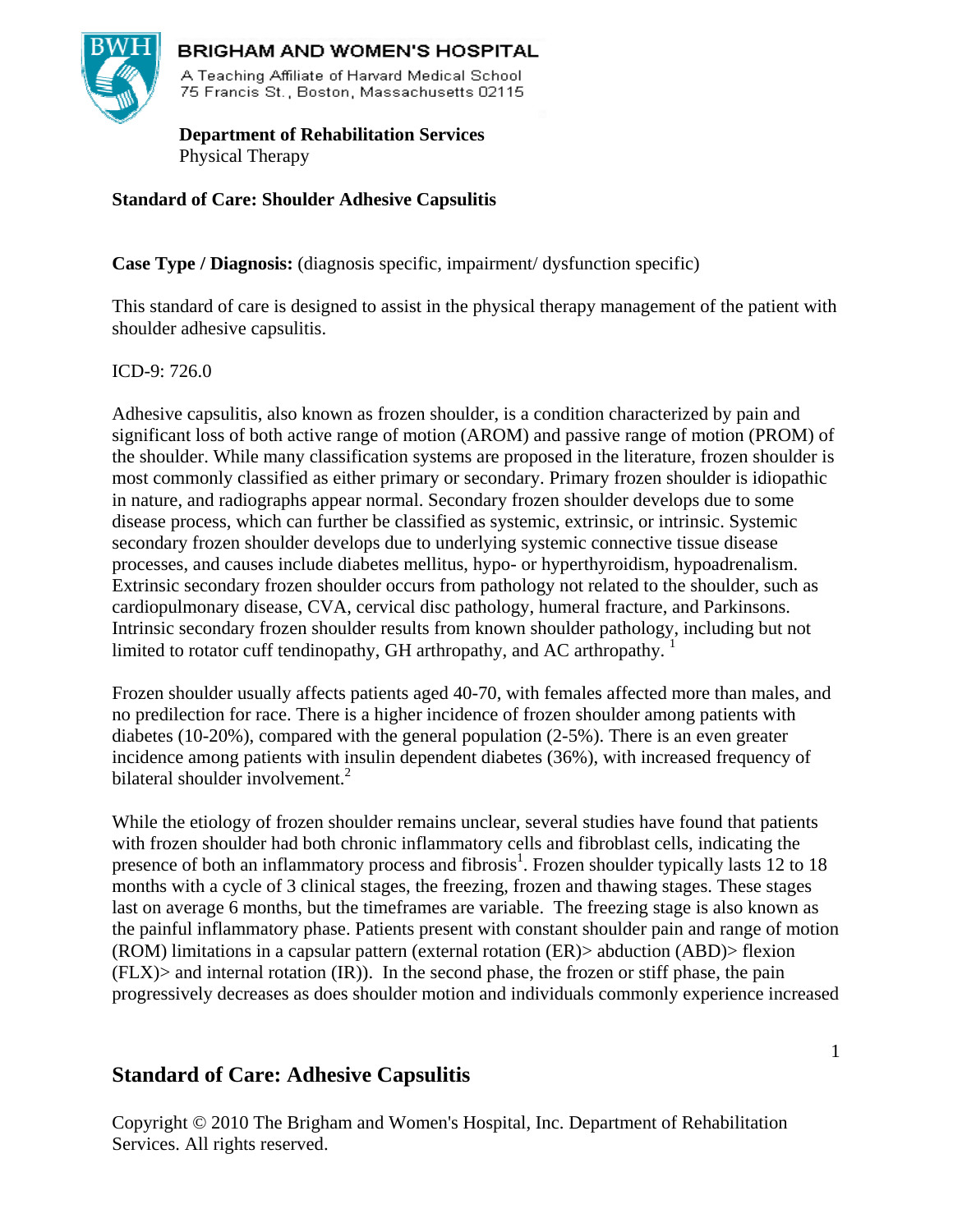restrictions in function. In the last phase, the thawing phase, patients gradually regain shoulder movement and experience progressively less discomfort<sup>3</sup>.

Recent evidence has not been able to conclude which treatment technique, whether physical therapy, home exercise program, cortisone injection, manipulation, or surgery, is most effective.4 Therefore the decision to begin and continue with formal physical therapy should involve input from the physician, the patient preference, and physical therapist after initial evaluation. Patients who may benefit more from formal physical therapy include those with higher disability levels, higher anxiety levels, lower educational levels, and those who have less social support.<sup>1</sup> While evidence regarding the use of intra-articular cortisone injections is conflicting as well, some studies do indicate they provide better short-term (4-6 week) pain reduction than other forms of treatment<sup>5</sup>. Given this information, if this is not offered to patients before referral to physical therapy and they do not demonstrate progress within 3-6 weeks, referral for evaluation for an injection should be considered. $<sup>1</sup>$ </sup>

## **Indications for Treatment:**

- Shoulder pain
- Decreased AROM/PROM
- Impaired performance of activities of daily living (ADLs)
- Decreased shoulder strength
- Impaired function

### **Contraindications / Precautions for Treatment:**

- A contraindication for joint mobilization is: joint hypermobility
- Precautions: malignancy, bone disease detectable on x-ray, unhealed fracture, excessive pain, hypermobility in associated joints, total joint replacements, systemic connective tissue disease, joint effusion and inflammation, and elderly individuals with weakened connective tissue.<sup>3</sup>
- Modalities: please refer to specific standards of care for the specific contraindications/precautions for each

### **Examination:**

**Medical History**: Review past medical/surgical history questionnaire, medical history reported in the computer system, diagnostic imaging, blood work up and other tests listed in the medical record. If possible, take note in the medical record of any prolonged periods of immobilization of the upper extremity (UE), history of diabetes, or history of other autoimmune diseases.

**Social History:** Review patient's occupational and recreational history and social support system.

# **Standard of Care: Adhesive Capsulitis**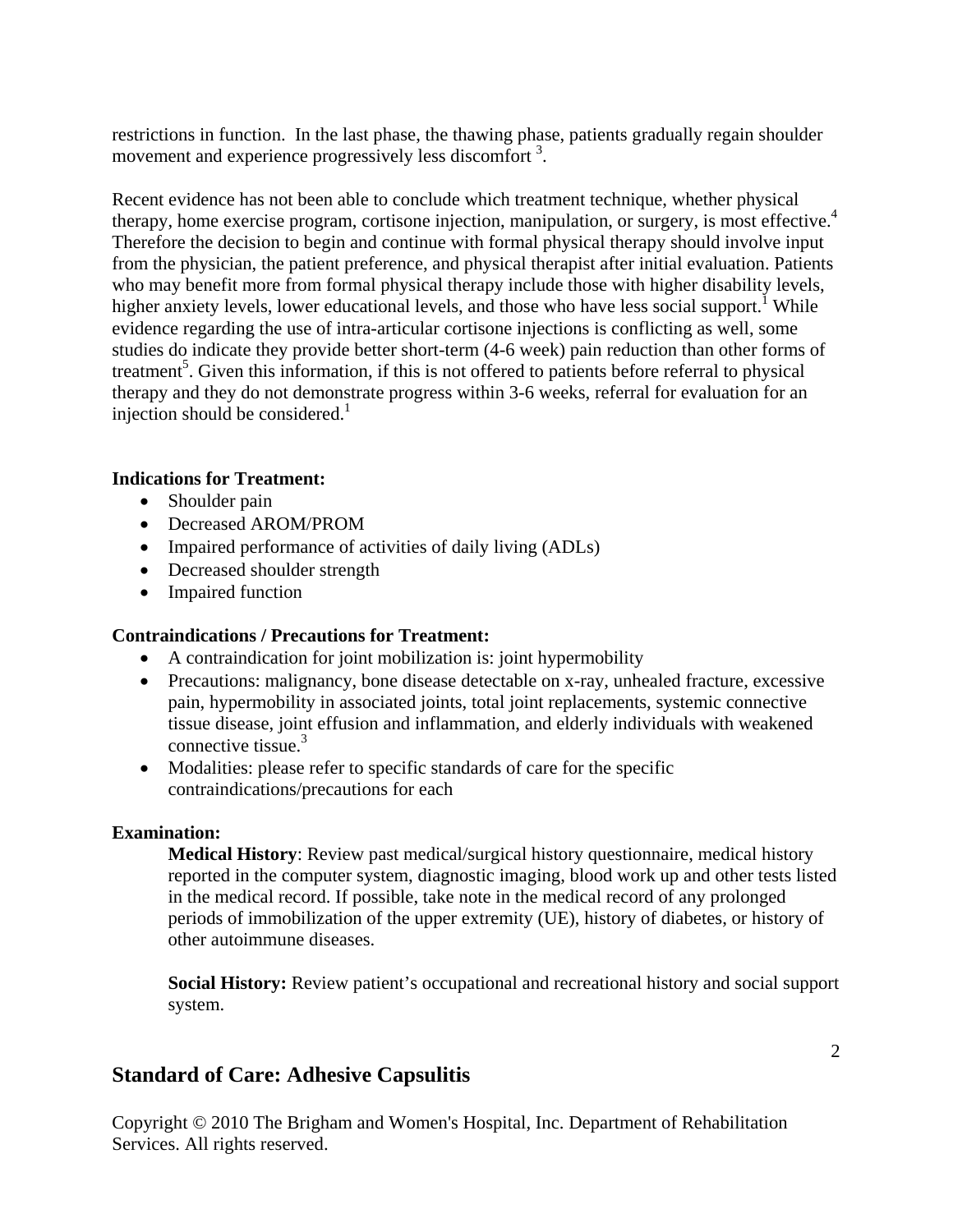**Medications**: Medications for management of their shoulder dysfunction include, but are not limited to:

Analgesics, oral steroids, and/ or non-steroidal anti-inflammatory medications

**History of Present Illness:** Affects women more than men in their fifties, sixties and seventies.

- Freezing Phase: In the early stages of the disorder individuals complain of acute, diffuse, constant pain in the shoulder with no identifiable event causing the pain. The pain is usually worse at night with increased discomfort when lying on the affected side. Patients describe using UE progressively less due to the pain, which subsequently facilitates the condition.
- Frozen Phase: Pain begins to subside and manifest as a dull ache with active movement and little to no pain at rest. Pain is also felt at end ranges of movement and described as sharply painful. Immobility and functional limitations continue and patients often seek out treatment in this stage because of difficulty using the arm functionally.
- Thawing Phase: Pain progressively decreases as motion increases in this phase of adhesive capsulitis. Functional use of the UE improves and the patient is increasingly able to use the UE during basic and instrumental activities of daily living. 3,6

**Examination** (Physical / Cognitive / applicable tests and measures / other) This section is intended to capture the minimum data set and identify specific circumstance(s) that might require additional tests and measures.

- **Pain**: Assessment made on the verbal rating scale or the numerical rating scale. Variable presentation of pain, ranging from mild to severe aches primarily over the deltoid muscle area. There may also be tenderness at the bicipital groove due to the anatomical fact that the joint capsule bridges the greater and lesser tuberosities of the humeral head. Pain may also be located in the upper back and neck due to overuse of the shoulder girdle musculature.<sup>3</sup>
- **Observation**: Willingness/Ability to use affected UE, presence or absence of edema, resting position of UE i.e. is it braced against body. Alignment of bones and soft tissues
- **Postural Assessment**: Cervical, thoracic, lumbar alignment and humeral and scapular position. Typical findings may include forward head position, protracted scapula, and excessive thoracic kyphosis.

# **Standard of Care: Adhesive Capsulitis**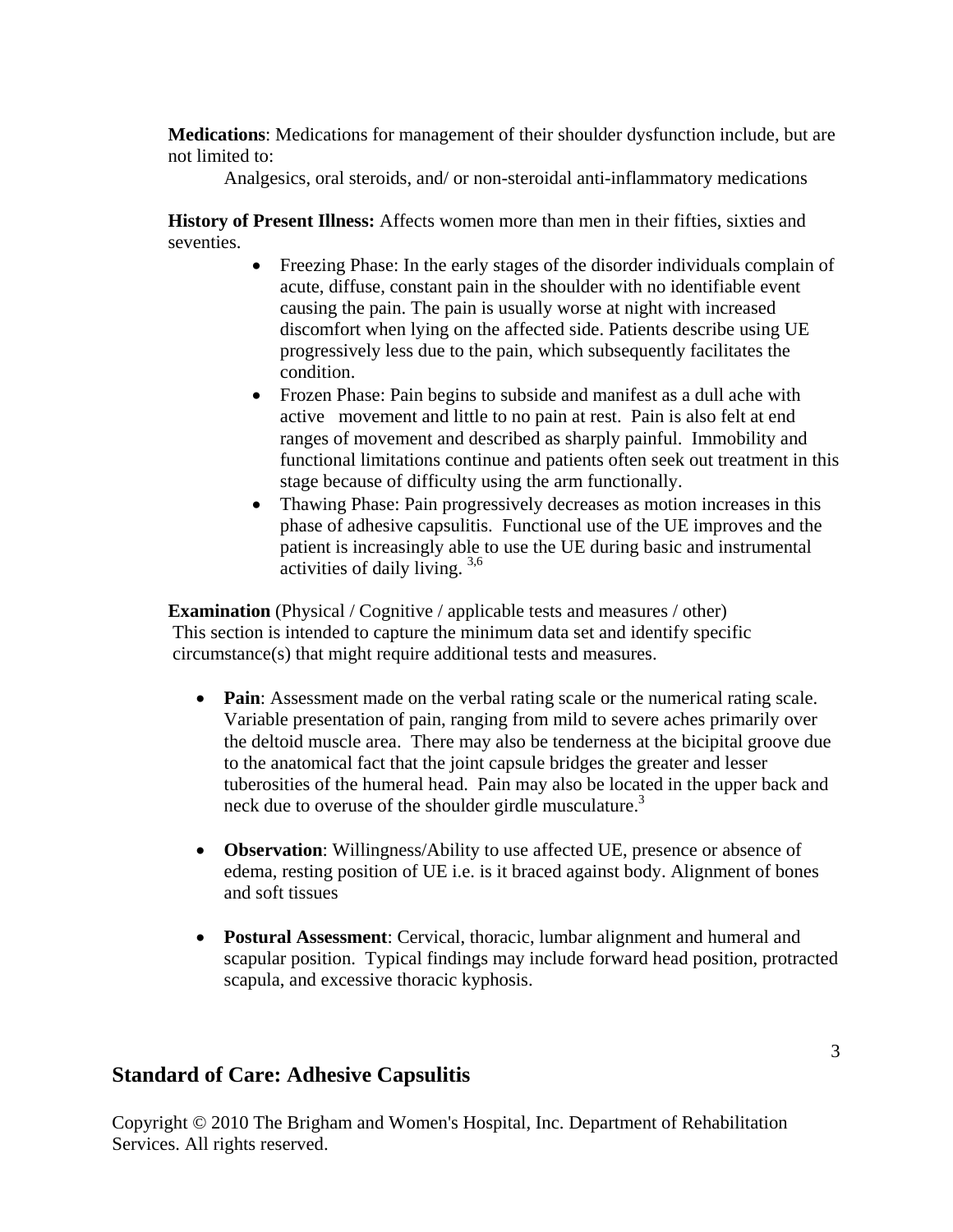- **Palpation**: Including palpation of the scapular, cervical and shoulder girdle musculature. There is conflicting information as to whether there is tenderness to palpation with adhesive capsulitis. One author states that there can be tenderness to palpation at the bicipital groove at the point where the joint capsule bridges the gap between the greater and lesser tuberositites of the humerus, while another states that there will be no tenderness to palpation unless the anterior capsule is stretched. 3,7
- **Upper Quarter Neuro screen** including reflexes, myotomes, dermatomes
- **Range of Motion** 
	- Functional ROM: observations of ability to use UE
	- Active ROM: restricted ROM, hiking of the shoulder with attempted  $AROM.<sup>3</sup>$
	- Passive ROM: Limited in capsular pattern of ER>ABD>FLX and IR
		- The loss of passive ER with the arm at the patient's side is a hallmark of this condition.<sup>8</sup>
- **Muscle Performanc**e**/Strength:**
	- Manual muscle testing
	- Hand-held dynamometry testing
- **Joint Integrity and Mobility**: compared to contra lateral side, a 30-60% loss of joint mobility is expected.<sup>9</sup>
	- Joint Mobility: In the early stages of adhesive capsulitis, due to pain and guarding, patient presents with an empty end feel. In the later stages, when pain has subsided, the end feel is described as capsular. Tightness is mostly limited in the anterior and inferior aspects of the capsule corresponding to the loss of external rotation (ER) and abduction (ABD).
	- Scapular mobility may also be limited due to adhesions developing in the joint. $3$
- **Special tests**: The shoulder special tests may be used to rule in or rule out other pathologies that may be limiting shoulder ROM and causing pain. These tests include, but are not limited to the empty can test, Speed's test, drop arm test, and Neer and Hawkin's impingement tests. There is no one specific special test that confirms the diagnosis of adhesive capsulitis.

# **Differential Diagnosis** (if applicable):

 *Posterior Shoulder Dislocation*: ER ROM similarly decreased combined with a limitation in overall shoulder ROM. Differentially diagnosed with axillary view

# **Standard of Care: Adhesive Capsulitis**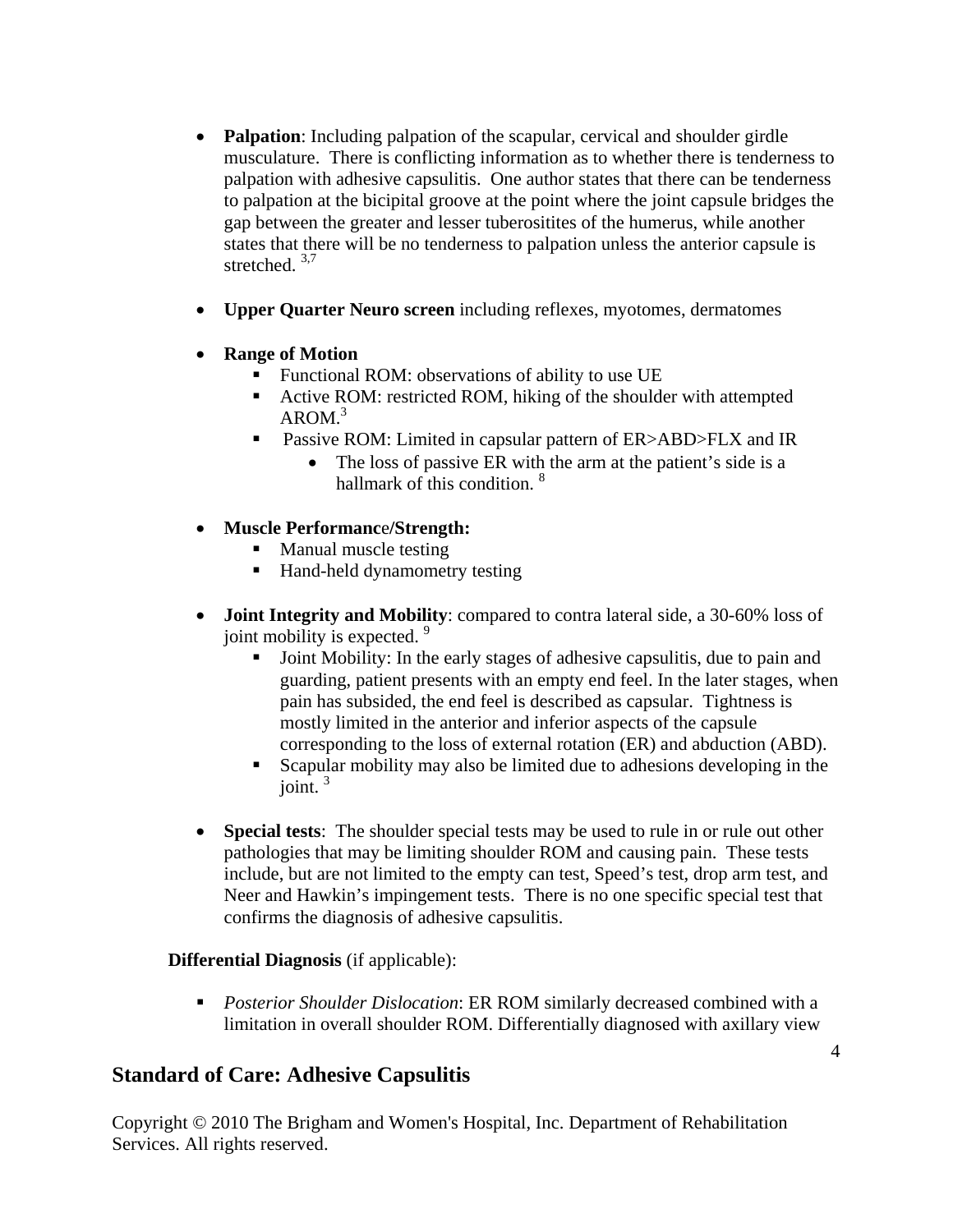films with illustrates the position of the humeral head in the glenoid and with the history of present illness.

- *Acute Tendonitis or bursitis*: AROM and PROM restrictions exist as with adhesive capsulitis, but patients with tendonitis or bursitis generally present with a different history
- *Calcific Deposits*: Large deposits may impair AROM and PROM of GH joint. Differentially diagnosed with shoulder radiographs with the shoulder in ER and IR illustrating calcifications in the joint space
- *Acromioclavicular joint dysfunction*: Manifests as localized tenderness over the acromioclavicular joint and with a large palpable lump over the lateral end of the clavicle. The acromioclavicular joint can also be injected with lidocaine which can relieve the pain and improve ROM, which would rule out adhesive capsulitis.
- *Osteocondromatosis*: Loose bodies in the joint space may result in complaints of a painful and stiff joint and may manifest as locking or clicking of the joint. Radiographs are useful in confirming the presence of a loose body.
- *Malignancy*: With patients older than 60 years old, cancer may be considered as the source of the skeletal pain. Cancer is differentially diagnosed if suspected with radiographs, bone scans, blood work and biopsy if warranted.<sup>3</sup>

# **Evaluation / Assessment:**

**Medical Diagnosis:** Adhesive capsulitis is medically diagnosed with the use of arthrogaphy, which illustrates a reduction in shoulder joint volume, irregular joint outline, tight and thickened capsule, and loss of an axillary fold. Plain radiographs cannot detect adhesive capsulitis, but can detect mild to moderate osteopenia caused by disuse and a reduced space between the acromion and the head of the humerus. Bone scans demonstrate an increased uptake of contrast material in the capsule and blood work demonstrates an association between HLA-B27 histocompatability antigen and patients with Adhesive Capsulitis. $3$ 

**Problem List** (identify impairment(s) and/or dysfunction(s)) Impairments:

- 1. Pain
- 2. Impaired joint play and ROM in capsular pattern
- 3. Postural deviations such as protracted scapula and anterior tipping of the scapula and rounded shoulders
- 4. Decreased arm swing during gait
- 5. General muscle weakness, poor endurance in glenohumeral (GH) musculature with resultant overuse of the scapular muscles.<sup>6</sup>

# **Functional Limitations and Disabilities**

1. Difficulty with ADLs requiring reaching overhead, behind head and behind back

# **Standard of Care: Adhesive Capsulitis**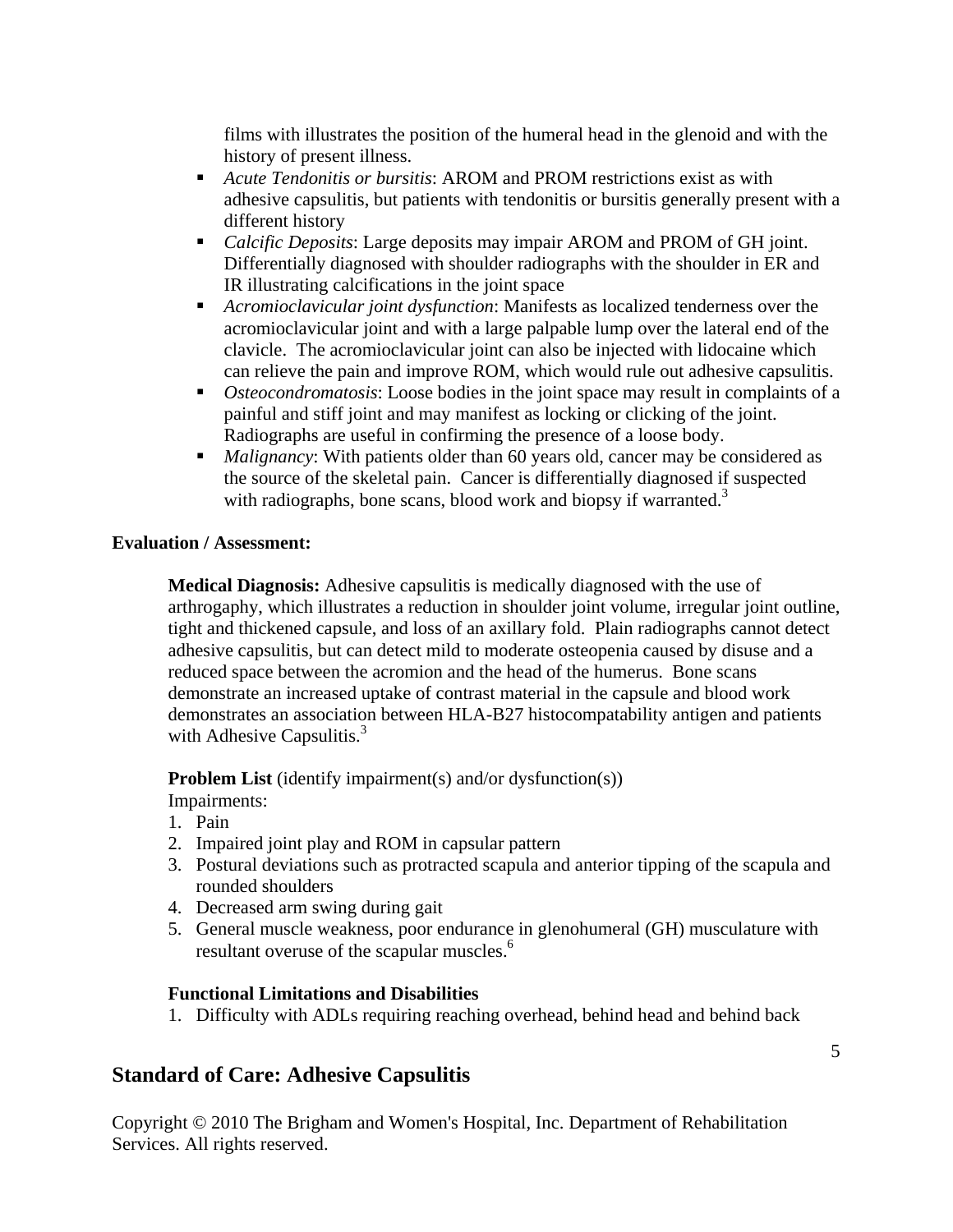- 2. Unable to lift weighted objects
- 3. Unable to sustain repetitive UE activities. $3$

**Prognosis:** Adhesive capsulitis can last 12 to 18 months, with 3 distinct phases. The first phase can last 2-9 months, the second phase 4-12 months and the last phase, the thawing phase, from 6-9 months.  $3\overline{)}$ 

**Goals** (measurable parameters and specific timelines to be included on eval form)**:**  The patient will:

- 1. Demonstrate knowledge of self management of symptoms
- 2. Demonstrate independent knowledge of home exercise program
- 3. Increase ROM of all affected motions to equal ROM on the unaffected side
- 4. Demonstrate normal postural alignment
- 5. Demonstrate normal UE motion during gait
- 6. Demonstrate highest level of muscular performance on involved UE and scapular musculature

#### **Treatment Planning / Interventions**

| <b>Established Pathway</b>  | Yes, see attached. | $X_N$ No |
|-----------------------------|--------------------|----------|
| <b>Established Protocol</b> | Yes, see attached. | x No     |

#### **Interventions most commonly used for this case type/diagnosis**.

 This section is intended to capture the most commonly used interventions for this case type/diagnosis. It is not intended to be either inclusive or exclusive of appropriate interventions.

- 1. ROM exercises including pendulum exercises, PROM, AAROM, AROM
- 2. TENS for pain relief
- 3. Strengthening exercises within pain free range
- 4. Joint mobilization: grades I-II used in the early stages to inhibit pain and to improve joint nutrition, grades III-IV to increase tissue extensibility
- 5. Moist heat
- 6. Stretching
- 7. Muscle reeducation to regain normal GH and scapulothoracic biomechanics.<sup>3,6</sup>

#### **Age Specific Considerations**

Consideration of the integrity of the bone with older individuals.

# **Standard of Care: Adhesive Capsulitis**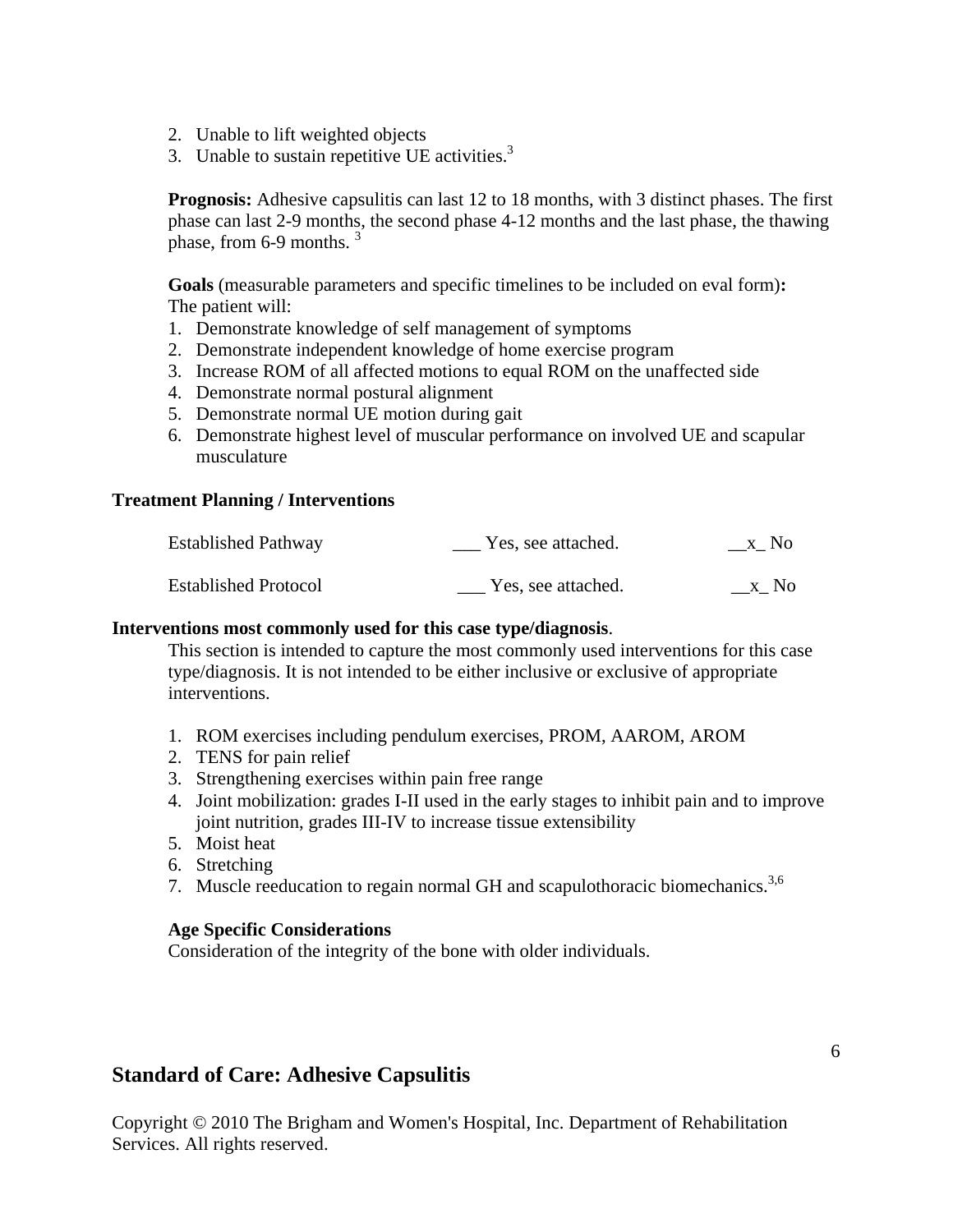#### **Frequency & Duration**

 Frequency and duration of treatment are both dependent on the stage that the patient is in. In the initial stages, physical therapy (PT) 1-2 times per week for instruction in home exercise program, patient education, postural awareness education so the patient is able to self manage symptoms and prevent secondary impairments in the UE and shoulder girdle musculature. In the later stages, when the patient is thawing, PT 2-3 times per week.

#### **Patient / family education:**

- 1. Time Frames of healing and of each stage
- 2. Pathology and natural history of the disorder
- 3. Role of PT in rehabilitation
- 4. Home exercise program including strengthening and AROM/AAROM/PROM
- 5. Pain management techniques
- 6. Postural awareness education

#### **Recommendations and referrals to other providers**

1. Orthopedist

#### **Re-evaluation / assessment**

Standard Time Frame: every 30 days

Re-evaluations will also be performed if there is a significant change in status, such as trauma to the involved UE and/or if the patient is not meeting the physical therapy goals.

#### **Discharge Planning**

#### **Commonly expected outcomes at discharge:**

- 1. Significant pain reduction
- 2. Patient will regain functional use of affected UE

**Patient's discharge instructions:** The patient will be instructed on the continuation and progression of the home exercise program focusing on increasing ROM and strength.

Candice Reed, PT Joel Fallano, PT

**Updated: Reviewers:**  Lina Pinakas Lamb, PT Michael Cowell, PT December, 2010 Leigh de Chaves, PT

Author(s): Reviewers: Karen Nye, PT Leigh de Chaves, PT

# **Standard of Care: Adhesive Capsulitis**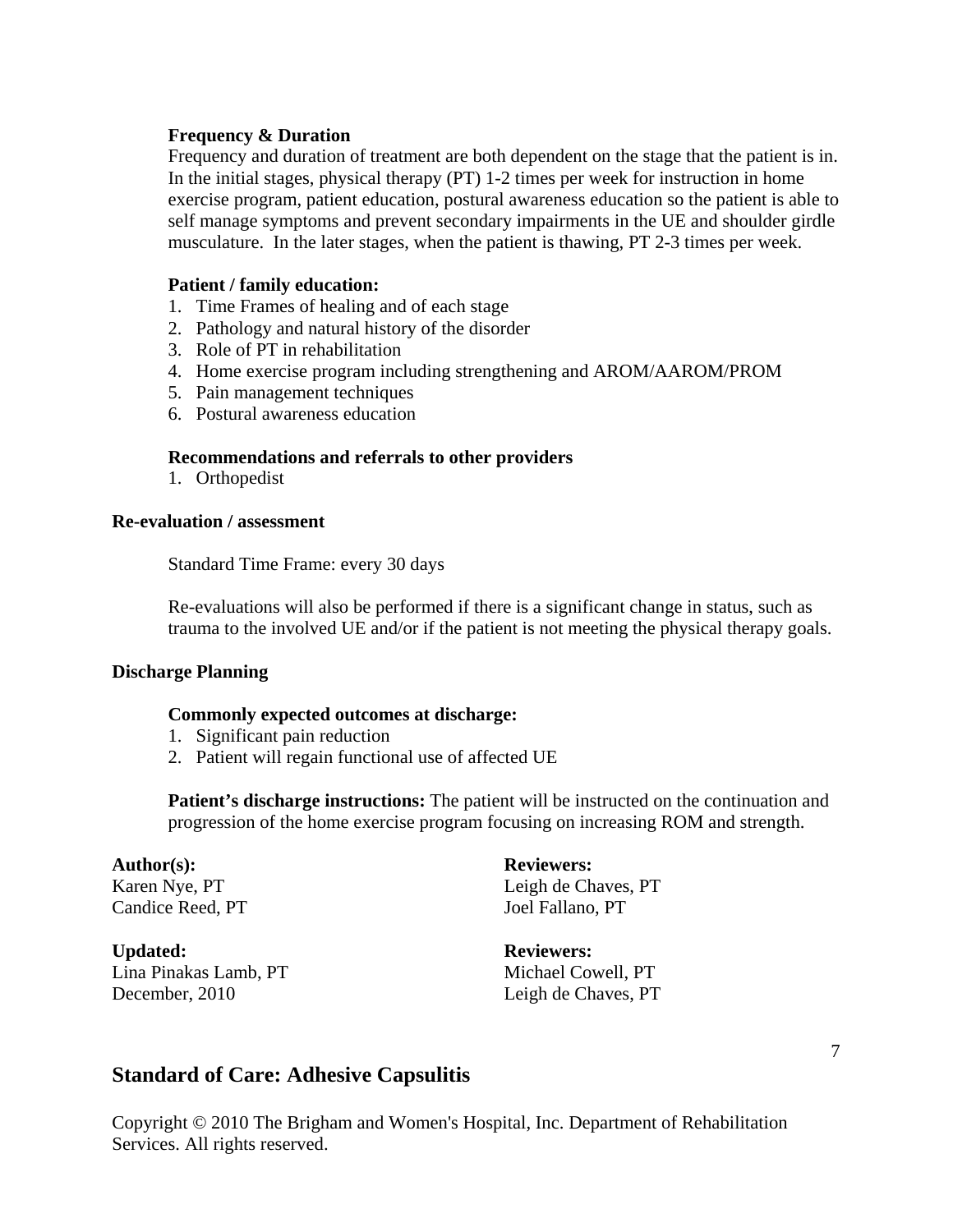#### **REFERENCES**

1. Kelley MJ, McClure PW, Leggin BG. Frozen Shoulder: Evidence and a Proposed Model Guiding Rehabilitation. *Journal of Orthopaedic and Sports Physical Therapy*. February 2009;39(2):135-136-148.

2. Pearsall AI, MD. Adhesive Capsulitis. *eMedicine*. 2008. Accessed 06/01/09.

3. Saidoff DC, McDonough AL. *Critical Pathways in Therapeutic Intervention: Extremities and Spine.* St. Louis: Mosby; 2002:134-144.

4. Rookmoneea M et al. The effectiveness of interventions in the management of patients with primary frozen shoulder. *The Journal of Bone \$ Joint Surgery (Br)*. 2010;92-B(9):1267--1272.

5. Ryans I, Montogmery A, Galway R, Kernohan WG, McKane R. A randomized controlled trial of intra-articular triamcinolone and/or physiotherapy in shoulder capsulitis. *Rheum*. 2005;44(4):529--535.

6. Kissner C, Colby LA. *Therapeutic Exercise: Foundations and Techniques.* Third ed. Philadelphia: F.A. Davis Company:278-280.

7. McGee DJ. *Orthopedic Physical Assessment.* Fourth ed. Philadelphia: Saunders; 1997:210- 211.

#### **Standard of Care: Adhesive Capsulitis**